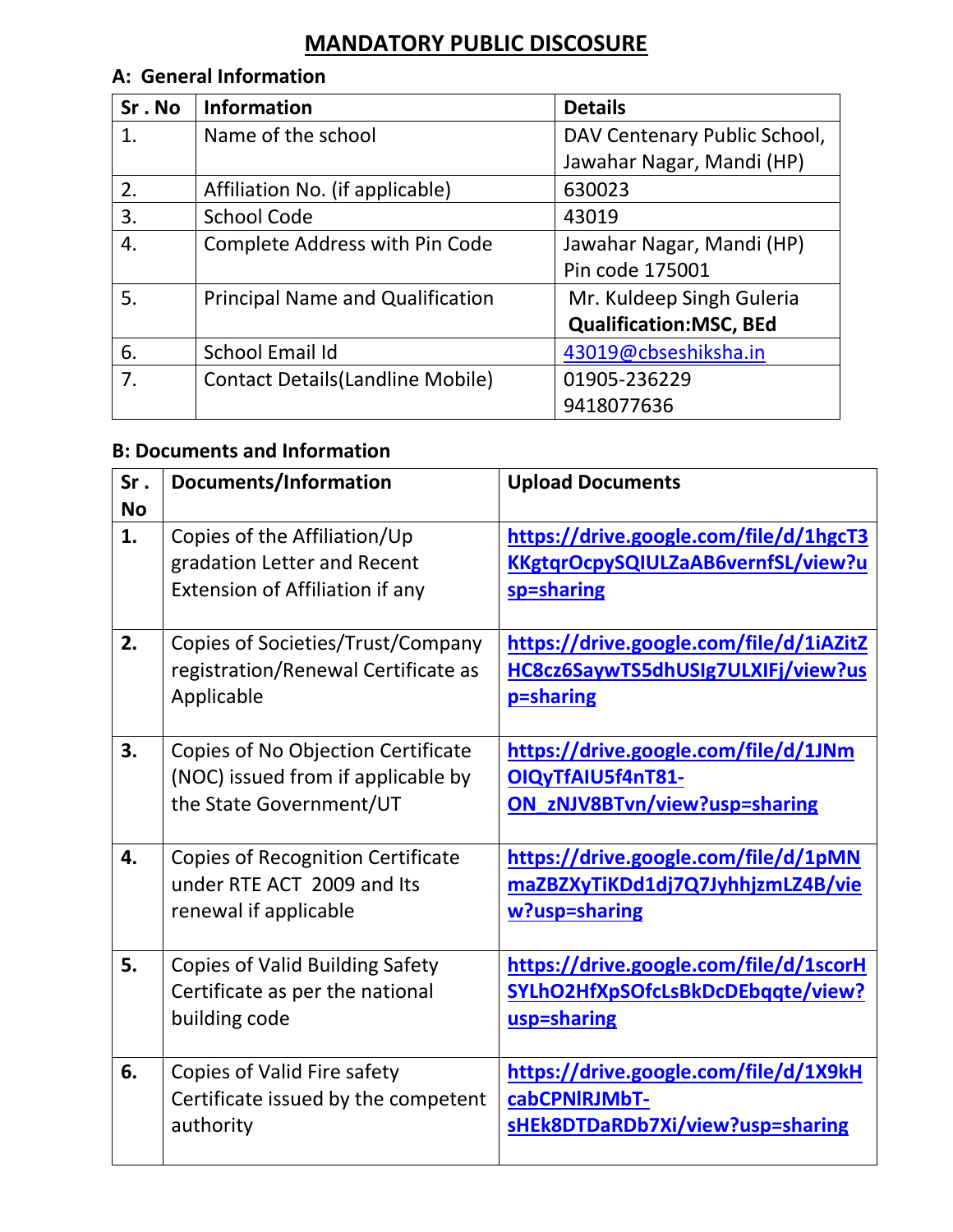| 7  | Copy of the DEO Certificate             | https://drive.google.com/file/d/1oQDl |
|----|-----------------------------------------|---------------------------------------|
|    | submitted by the school for             | sWWe3CHN3H2dZZII6lHmihSkxzuX/vie      |
|    | affiliation/ up gradation/extension     | w?usp=sharing                         |
|    | of Affiliation or Self Certification by |                                       |
|    | School                                  |                                       |
| 8. | Copies of valid Water health and        | https://drive.google.com/file/d/1Du_e |
|    | <b>Sanitation Certificates</b>          | 62WFuWQKMjYa7wETWcSjKDVYAZkD/         |
|    |                                         | view?usp=sharing                      |
|    |                                         |                                       |

**Note:** School needs to upload the self attested copies of above listed documents by chairman/manager/secretary and Principal. In case it is noticed at later stage that uploaded documents are not genuine then school shall be liable for action as per norms.

### **C: Result and Academics**

| Sr.       | Documents/Information          | <b>Upload Documents</b>                              |  |
|-----------|--------------------------------|------------------------------------------------------|--|
| <b>No</b> |                                |                                                      |  |
| 1.        | Fee Structure of the           | https://drive.google.com/file/d/1UOW<br><b>DTXaQ</b> |  |
|           | school                         | g8RYa7L3TUGmDyaeyxck6CN/view?usp=sharing             |  |
|           |                                |                                                      |  |
| 2.        | <b>Annual Academic</b>         | https://docs.google.com/document/d/1mqJX82           |  |
|           | Calendar                       | Spc5NYbQkQh9cRX90igzdObfu5/edit?usp=shari            |  |
|           |                                | ng&ouid=107979146156676524342&rtpof=true             |  |
|           |                                | &sd=true                                             |  |
|           |                                |                                                      |  |
| 3.        | List of School Managing        | https://drive.google.com/file/d/1n3iH9EaQcEbz        |  |
|           | Committee                      | V5AOkgxOZ-ofcoxEnpnD/view?usp=sharing                |  |
|           |                                |                                                      |  |
| 4.        | <b>List of Parent Teachers</b> | https://drive.google.com/file/d/1EslOl5d7xB6d        |  |
|           | Association (PTA)              | XZl2vADgGksFiZIJyQ3l/view?usp=sharing                |  |
|           | members                        |                                                      |  |
| 5.        | Last three year result of      | https://drive.google.com/file/d/1UvYQhGSA9M          |  |
|           | the Board Examination          | urCC0tJlISO-VxVnZCXevW/view?usp=sharing              |  |
|           | as per applicable              |                                                      |  |

### **Result class X**

| Sr.<br><b>No</b> | Year | No. of Registered   No.<br><b>Students</b> | <b>of</b><br>students<br>passed | Pass<br>Percentage | <b>Remarks</b> |
|------------------|------|--------------------------------------------|---------------------------------|--------------------|----------------|
|                  | 2019 | 160                                        | 160                             | 100                |                |
| 2.               | 2020 | 157                                        | 157                             | 100                |                |
| 3.               | 2021 | 149                                        | 149                             | 100                |                |